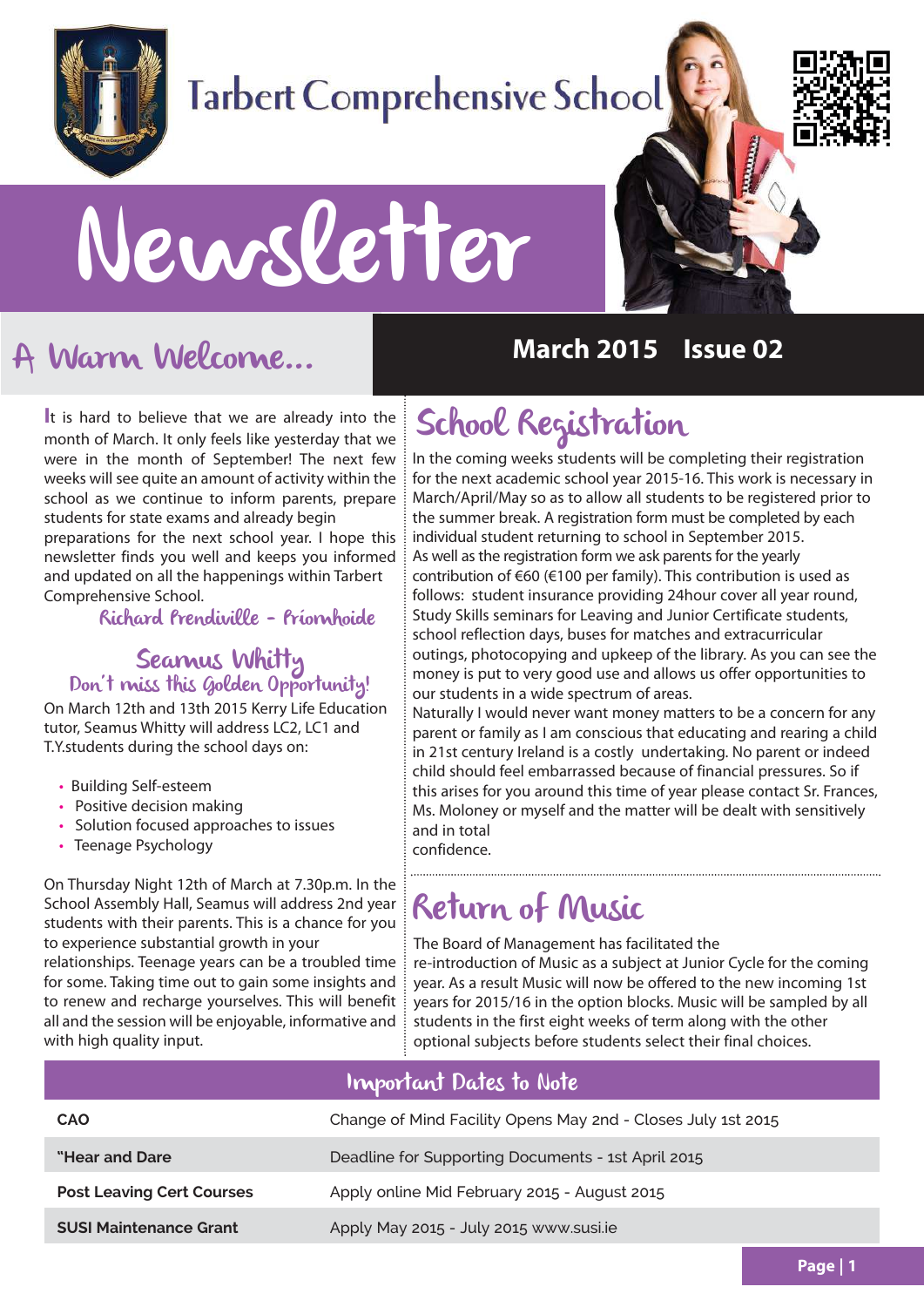## **TYILC11**  $ACA1$ 2015-2016

An information night on the courses, subjects and options available to your son/daughter for next year in either TY, LC1 or LCA1 will be held in the school on Tuesday March 3rd at 7pm. Parents of the current TY students should note that this will be a similar presentation to last year. Nevertheless all are welcome.

Preliminary course forms for 2015/16 will be distributed to all 3rd year/TY students on Wednesday March 4th. These are to be returned by Monday March 9th. Those students opting for the traditional Leaving Certificate route will be issued option forms on Thursday March 12th. These forms must be returned by Friday March 20th. I am asking students and parents to adhere to these deadlines so as to allow for sufficient planning and preparatory work to be completed before and across the Easter break. Option choice should not be dependent on Pre Examination scores.

#### In many cases Pre

Examination results will not be back until late March. Remember students have been getting grades and feedback from teachers in various optional subjects for almost 3 full years and so this feedback should form the basis of any decision. Students will be informed about the success of their option choices after the Easter return. As with previous years it is likely that the majority of students will get their preferred option choices.

#### State Examinations June 2015

The Junior and Leaving Certificate Examination timetables for June 2015 have been published by the State Examinations Commission. They are available to download on the school website at www.tarbertcomprehensive.ie under the 'Latest News' blog or by visiting www.examinations.ie

In the coming weeks a number of key deadlines for project/portfolio work in various subjects will be approaching. This can often be quite a daunting time for students attempting to juggle the demands of various deadlines approaching in a short time span. Oral examinations are also fast approaching. Leaving Certificate students complete Irish orals exams commencing the week of April 13th with French orals the following week, April 20th.



As a school we try to keep a vigilant eye on how students are coping throughout the year and make every effort to keep parents informed if we find a student slipping behind or under unhealthy pressure. Our aim is to allow students manage as healthy a balance as possible between homework, study and project work. A few tough weeks at this time of the year can ultimately pay dividends later and also remove considerable pressure from the terminal exam in June as by then students will already know they have many marks secured. As a parent, if you feel that your son/daughter is under excessive stress from exams then please feel free to contact the school authorities. Equally if you wish to get an update on your child's progress approaching the exams then you may contact their subject teacher by telephone through school office or by using the school journal.

Finally can I commend the teaching staff of the school that go above and beyond the call of duty in giving so much of their own personal time to prepare students for projects, portfolios and orals – evenings after school and holiday times are often sacrificed to make sure students are ready. Thank you to one and all.

#### Tarbert Comprehensive Parents Association Fashion Show

The Tarbert Comprehensive Parents Association Fashion Show will be held this year on Friday the 6th of March in the Tinteán Theatre Ballybunion at 8PM. The modelling team for the shops taking part from the North Kerry and West Limerick Region will comprise of The Ursula Stokes modelling agency, our talented Transition Year students and children from the local communities.

The Fashion Show is the Parents Association annual fund raiser and all funds raised go directly to improving the facilities and services in the school. The Parents Association would like to acknowledge that this fund raiser is only possible each year thanks to the support and generosity of the School, the shops that take part, the local businesses for the sponsorship and donations, and of course the families and local community members that purchase tickets.

Tickets cost €10.00 each and this will include the wine and cheese reception and entry into the door prize draw. Our tickets are now on sale for this great event during lunch time on 24th Feb, 26th Feb, 3rd March, and 5th March. We would ask if it is at all possible if you could please support us. Even if you cannot attend on the night, if possible please buy a ticket any way and put you name on the back and give to a member of the Association and you will be entered into the door prize draw. So relax with family and friends with our complimentary wine and cheese reception and have a great night out. We thank you most sincerely for your support in the past and we look forward to your continued support for this year's event. For tickets please contact: 087 6986744 - The Parents Association.

**Newsletter | March 2015 Page | 2**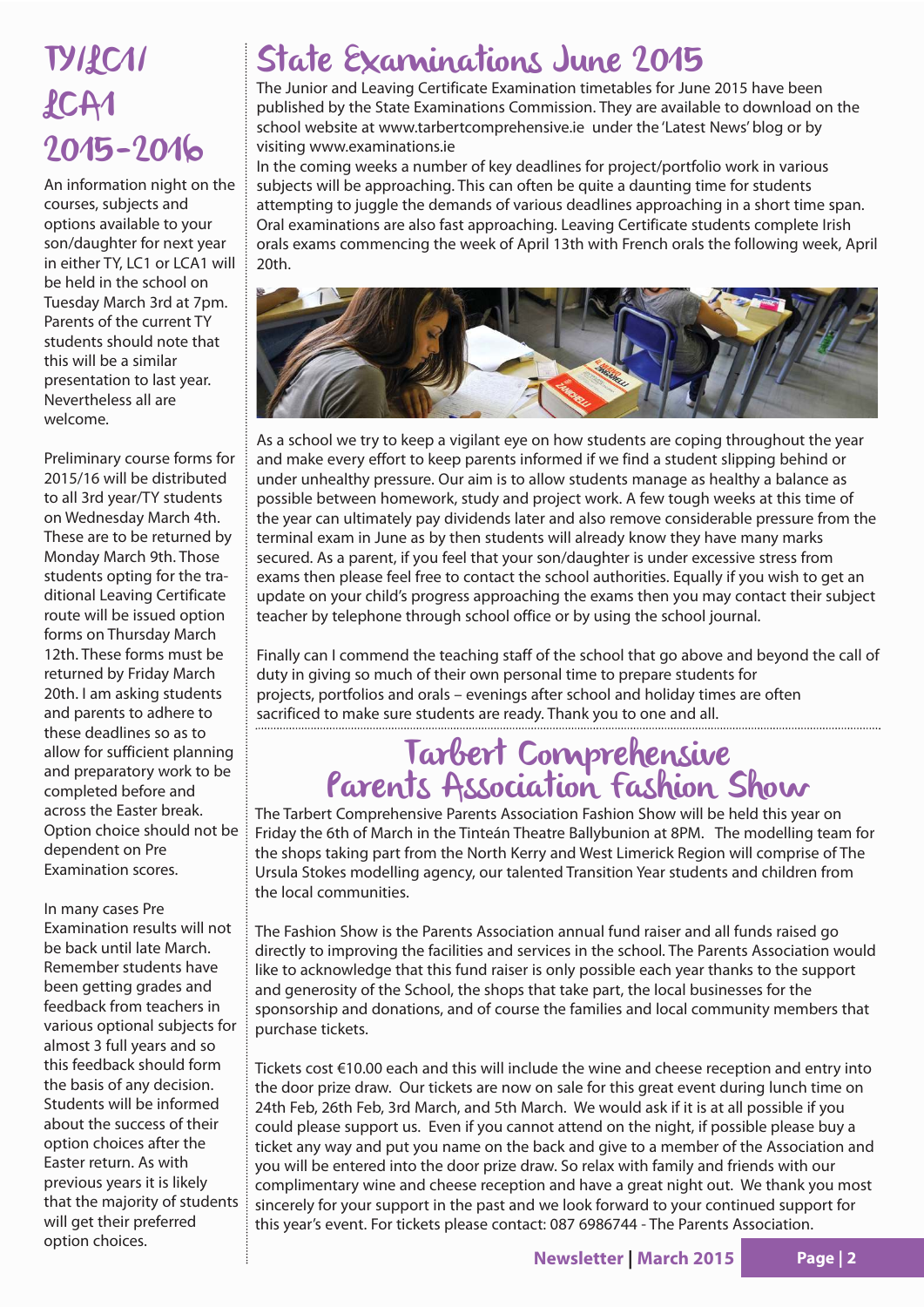## BT Young Scientist Exhibition 2015

by Oran Pierse

**A**s part of our TY science class, we all entered projects for the BT Young Scientist competition. We split up into groups, the brainstorming for ideas began and we all decided on our project topics. Even within our class, we had a wide variety of topics ranging from new methods of testing soil to the effects of chemicals on hair. After much research and experimentation, we submitted our projects to the competition. Although none of us made the final selection for the RDS Exhibition, it was a great learning experience and all students received free tickets to visit the exhibition in the RDS.



Eager Young Scientists! L-R: Niamh O'Connell, Athea, Caolainn Healy, Tarbert, James McFarland, Listowel, Aine O'Neill, Ballylongford and Oran Pierse, Listowel.

We got good use out of our tickets when we all took a bus up to Dublin to visit the BT Young Scientist Exhibition. It was a fantastic event with thousands of people crammed into the exhibition hall. It gave us all a great flavour of the event, and what's needed to be successful in it. The huge variety of projects on display gave us an insight into the many different applications of science in daily life. The projects ranged from the science of snapchat to a Boxer's hand wrap.

I believe that taking part in this competition was a very worthwhile experience. We all learnt a lot about science and how it can be applied to solve every day problems.

### T.Y. Drama National Finals

**A**fter hours of fun in rehearsal, 'The Romantic Lover' a one act comedy, was staged by our Transition Year students in Macroom's Briery Gap Theatre on Saturday February 28th. A motley cast and crew, comprising of Eamon O' Callaghan in the lead role, Ciara Finnegan, Klara Hunt, Bryony Kelly, James Shine and Aine O' Neill, took to the stage and did us proud with an excellent performance. Eoin Creagan combined the roles of stage manager and photographer and did so with equal excellence. To our joy, we were awarded with the overall runners up award and James Shine was awarded with the best individual in a supporting role. In the words of the late Dr. Bryan MacMahon 'The stage will never die!'

## School Library

The Tarbert Comprehensive Thomas Mc Greevy school library has re opened to students since before Christmas. We have undertaken some refurbishment of the interior of the library space, making it more spacious and welcoming . The walls were painted and the shelves varnished over the October midterm. We have installed a new computer station, a flat screen television and a cosy area for students who use the library at break time. New notice boards advertise cultural activities in the library and the local area, and a display cabinet now illuminates the sporting and artistic achievements of our students.

While we already had an extensive range of books in the library, we have invested in some new and popular books for Junior and Senior Cycle students including those on the prescribed D.E.S. list for the Junior and Leaving Cert. We now stock fiction from writers such as Michael Morpurgo, John Green, and Khaled Hosseini to name but a few. We have many autobiographies from the sporting and political world including Paul Galvin's "In My Own Words" and Malala Yousafzai's "I am Malala". From classical literature to modern fiction and fantasy , to our new selection of Manga comics and non - fiction resources covering a range of topics such as sport , cars, history , cookery and travel, our library aims to cater for every taste. To this end we must gratefully acknowledge the support and generosity of the **Parents' Association** who have kindly donated many new and second hand books. We also have a weekly copy of The Kerry's Eye and The Farmers' Journal available as well as the magazines Bliss, Kiss, Match and Four, Four Two, and the French magazines Français Plus and Jeunes.

Combined with initiatives such as the Senior Book Club, the First year English sustained reading class, and the literacy and numeracy drive, the basic aim of our investment in the library has been to encourage and promote reading within our school population. We are happy to report that increasing numbers of students are availing of the library and its resources. Students can check out and return books every Wednesday and Thursday morning from 8.30-8.55 a.m. Outside of these opening hours students can contact Ms.O Callaghan and /or Ms.Anderson if they want to choose or return a book.

World Book Day will take place on Thursday 5th March and we will have various activities and displays in the library on this day. We are looking forward to the continued and increasing use of the library space and welcome everybody in the school community to take advantage of this wonderful resource.